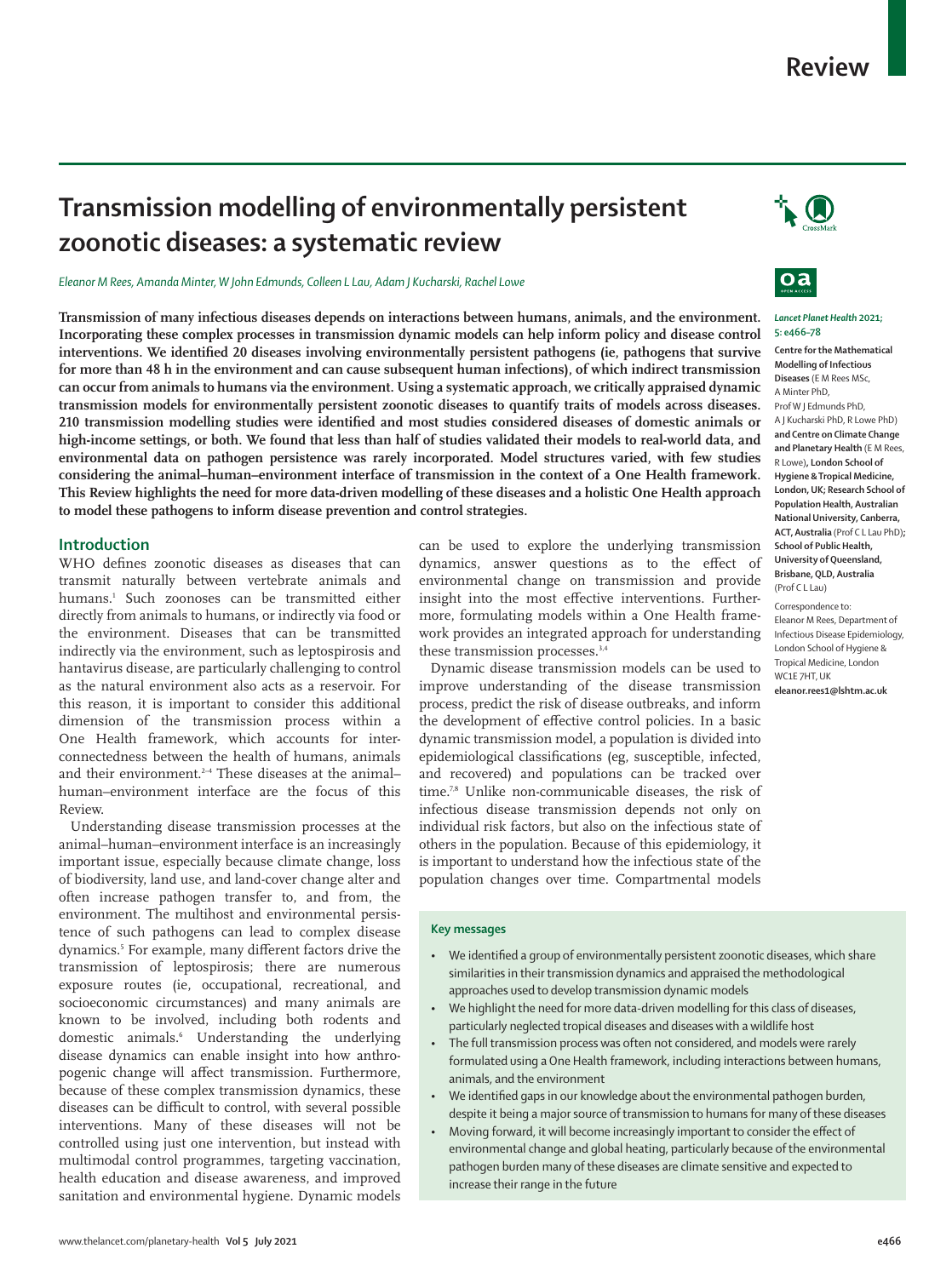|                                          | Pathogen species                                                                                      | Pathogen<br>class       | Animal reservoirs Primary<br>or hosts                                                          | animal<br>reservoir or<br>host  | Climate<br>sensitive                                     | Human-<br>human<br>transmission | Primary<br>transmission<br>route                                                                                  | Environmental<br>transmission<br>pathway                                                                   | <b>Duration</b><br>environmental<br>persistence | Considered<br>to be an<br>NTD* |
|------------------------------------------|-------------------------------------------------------------------------------------------------------|-------------------------|------------------------------------------------------------------------------------------------|---------------------------------|----------------------------------------------------------|---------------------------------|-------------------------------------------------------------------------------------------------------------------|------------------------------------------------------------------------------------------------------------|-------------------------------------------------|--------------------------------|
| Anthrax <sup>18-21</sup>                 | Bacillus anthracis                                                                                    | Bacteria                | Domestic and wild<br>animals, including<br>cattle, sheep,<br>goats, antelope,<br>and deer      | Domestic<br>and wild<br>animals | Changing<br>range as a<br>result of<br>climate<br>change | No                              | Direct<br>transmission<br>with infected<br>animal, or<br>environmental<br>transmission                            | Inhalation                                                                                                 | Up to 48 years                                  | No                             |
| Brucellosis <sup>22-24</sup>             | Brucella abortus,<br>B melitensus, B suis,<br>B neotomae, B ovis,<br>and B canis                      | Bacteria                | Domestic and wild<br>animals, including<br>cattle, swine,<br>goats, dogs, and<br>bison         | Domestic<br>animals             | Yes                                                      | Rare                            | Multiple routes;<br>primary route<br>unknown                                                                      | Inhalation                                                                                                 | 21 days-<br>8 months                            | No                             |
| Campylo-<br>bacteriosis <sup>25-27</sup> | Campylobacter jejuni<br>and C fetus                                                                   | Bacteria                | Domestic and wild<br>animals (eq,<br>cattle, poultry,<br>and rodents)                          | Domestic<br>animals             | Yes                                                      | Rare                            | Foodborne                                                                                                         | Ingestion via<br>contaminated<br>water                                                                     | $2-14$ days                                     | No                             |
| Crypto-<br>sporidiosis <sup>28-30</sup>  | Cryptosporidum<br>parvum (most<br>common zoonotic<br>species, but many<br>others exist) <sup>31</sup> | Protozoan               | Mammals                                                                                        | Domestic<br>and wild<br>animals | Yes                                                      | Yes                             | Multiple routes;<br>primary route<br>unknown                                                                      | Ingestion of<br>contaminated<br>water and food                                                             | Several months                                  | Yes (by<br>PLoS) <sup>+</sup>  |
| Echinococcosis <sup>31,32</sup>          | Echinococcus<br>granulosus and<br>E multilocularis                                                    | Helminth<br>(cestode)   | Dogs, sheep, and<br>foxes                                                                      | Domestic<br>and wild<br>animals | Yes                                                      | <b>No</b>                       | Direct<br>transmission<br>from an infected<br>animal, or<br>environmental<br>transmission                         | Ingestion food,<br>water or soil                                                                           | Up to 1 year                                    | Yes (by<br>WHO and<br>PLoS)    |
| E coli33,34                              | Escherichia coli                                                                                      | Bacteria                | Predominantly<br>cattle, but also<br>other mammals<br>and birds                                | Domestic<br>animals             | Yes                                                      | Rare                            | Foodborne                                                                                                         | Ingestion via<br>contaminated<br>water or food                                                             | 1 day-1 year                                    | Yes (by<br>PLoS)               |
| Erysipeloid <sup>35-37</sup>             | Erysipelothrix<br>rhusiopathiae                                                                       | Bacteria                | Predominantly<br>pigs, but also<br>turkeys, chickens,<br>ducks, emus, and<br>sheep             | Domestic<br>animals             | Some<br>evidence‡                                        | <b>No</b>                       | Direct<br>transmission<br>from an infected<br>animal                                                              | Environmental<br>transmission<br>from<br>contaminated<br>animal waste<br>and soil                          | $2-35$ days                                     | No                             |
| Fascioliasis <sup>38-41</sup>            | Fasciola hepatica<br>and Fasciola<br>qiqantica                                                        | Helminth<br>(trematode) | Domestic and wild<br>ruminants,<br>including cattle,<br>sheep, buffaloes,<br>donkeys, and pigs | Domestic<br>and wild<br>animals | Yes                                                      | No                              | Environmental<br>transmission                                                                                     | Environmental<br>transmission<br>via ingestion of<br>contaminated<br>aquatic plants<br>or water            | Several months                                  | Yes (by<br>WHO and<br>PLoS)    |
| Giardiasis <sup>42-44</sup>              | Giardia duodenalis                                                                                    | Protozoan               | Cats and dogs                                                                                  | Domestic<br>animals             | Yes                                                      | Yes                             | Multiple routes;<br>primary route<br>unknown                                                                      | Ingestion<br>contaminated<br>water and food                                                                | Several months                                  | Yes (by<br>PLoS)               |
| Glanders <sup>45-47</sup>                | Burkholderia mallei                                                                                   | Bacteria                | Primarily horses,<br>but also donkeys,<br>mules, goats,<br>dogs, and cats                      | Domestic<br>animals             | No                                                       | Rare                            | Direct<br>transmission<br>from an infected<br>animal, or<br>inhalation of the<br>bacteria from<br>the environment | Inhalation of<br>the bacteria<br>from the<br>environment                                                   | 2-6 weeks                                       | No                             |
| Hantavirus <sup>48-52</sup>              | Puumala spp, Seoul<br>spp, and Sin Nombre<br>spp                                                      | Virus                   | Rodents                                                                                        | Wild<br>animals                 | Yes                                                      | Rare                            | Environmental<br>transmission                                                                                     | Inhalation                                                                                                 | Up to 18 days                                   | Yes (by<br>PLoS)               |
| Leptospirosis <sup>6,12,53</sup>         | Leptospira spp                                                                                        | Bacteria                | Domestic and wild<br>animals including<br>rodents, cattle,<br>sheep, and dogs.                 | Domestic<br>and wild<br>animals | Yes                                                      | No                              | Multiple routes;<br>primary route<br>unknown                                                                      | Ingestion or via 1-12 months<br>cuts and<br>abrasions in the<br>skin from<br>contaminated<br>water or soil |                                                 | Yes (by<br>PLoS)               |
|                                          |                                                                                                       |                         |                                                                                                |                                 |                                                          |                                 |                                                                                                                   |                                                                                                            | (Table 1 contines on next page)                 |                                |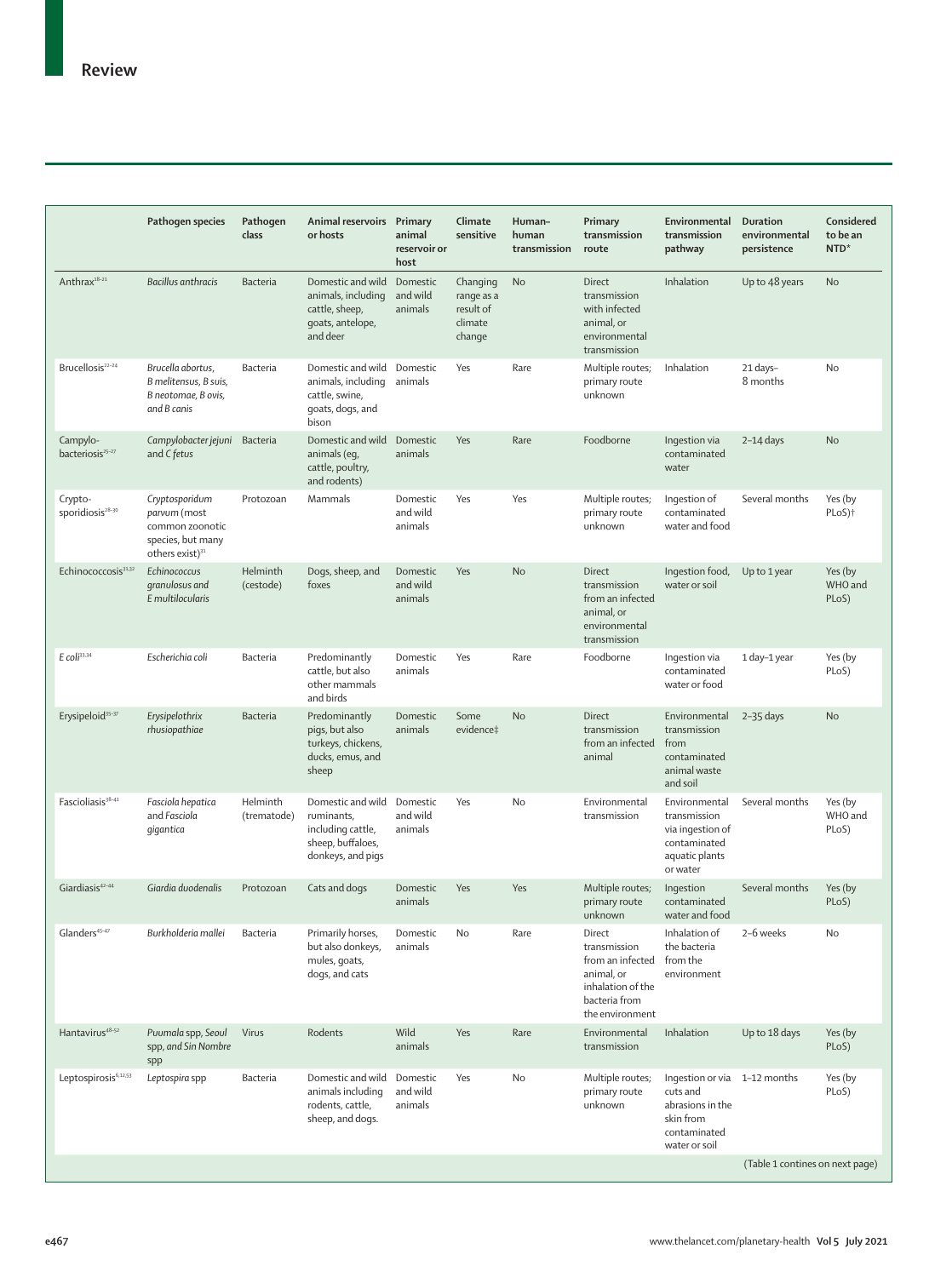|                                | Pathogen species                                                                                                      | Pathogen<br>class      | Animal reservoirs Primary<br>or hosts                                                                              | animal<br>reservoir or<br>host  | Climate<br>sensitive                            | Human-<br>human<br>transmission | Primary<br>transmission<br>route                     | Environmental<br>transmission<br>pathway                                                                          | <b>Duration</b><br>environmental<br>persistence | Considered<br>to be an<br>NTD* |
|--------------------------------|-----------------------------------------------------------------------------------------------------------------------|------------------------|--------------------------------------------------------------------------------------------------------------------|---------------------------------|-------------------------------------------------|---------------------------------|------------------------------------------------------|-------------------------------------------------------------------------------------------------------------------|-------------------------------------------------|--------------------------------|
| (Continued from previous page) |                                                                                                                       |                        |                                                                                                                    |                                 |                                                 |                                 |                                                      |                                                                                                                   |                                                 |                                |
| Melioidosis <sup>54,55</sup>   | Burkholderia<br>pseudomallei                                                                                          | Bacteria               | Domestic and wild<br>animals, including<br>sheep, goats,<br>swine, cattle, and<br>rodents                          | Domestic<br>and wild<br>animals | Yes                                             | <b>No</b>                       | Multiple routes;<br>primary route<br>unknown         | Contact,<br>inhalation, or<br>ingestion                                                                           | Up to 7 days                                    | Yes (by<br>PLoS)               |
| Nipah virus <sup>56,57</sup>   | Nipah virus                                                                                                           | Virus                  | Pigs, dogs, goats,<br>cats, horses, and<br>sheep; the virus is<br>thought to be<br>maintained in<br>nature by bats | Domestic<br>and wild<br>animals | Some<br>evidence‡                               | Yes                             | Direct<br>transmission<br>from an infected<br>animal | Environmental<br>transmission as<br>a result of<br>ingesting food<br>contaminated<br>with bat saliva<br>and urine | Several days                                    | Yes (by<br>PLoS)               |
| Q fever <sup>58-60</sup>       | Coxiella burnetii                                                                                                     | Bacteria               | Predominantly<br>cattle, sheep, and<br>qoats                                                                       | Domestic<br>animals             | Some<br>evidence‡                               | Rare                            | Multiple routes;<br>primary route<br>unknown         | Inhalation                                                                                                        | Up to 3 years                                   | Yes (by<br>PLoS)               |
| Salmonellosis <sup>61-63</sup> | Salmonella enterica<br>Dublin, S enterica<br>Enteritidis,<br>S enterica<br>Typhimurium,<br>S enterica<br>choleraesuis | Bacteria               | Domestic and wild<br>animals, including<br>poultry, pigs,<br>cattle, and cats                                      | Domestic<br>animals             | Yes                                             | Yes                             | Foodborne                                            | Ingestion of<br>contaminated<br>water or food                                                                     | 7 weeks                                         | Yes (by<br>PLoS)               |
| Toxoplasmosis <sup>64-66</sup> | Toxoplasma gondii                                                                                                     | Protozoan              | Domestic animals<br>and wild animals<br>(eg, cats, pigs,<br>sheep, and goats)                                      | Domestic<br>and wild<br>animals | Climate<br>change<br>might<br>increase<br>cases | Yes                             | Foodborne                                            | Ingestion of<br>contaminated<br>soil, water, or<br>food                                                           | Up to 24 months                                 | Yes (by<br>PLoS) <sup>+</sup>  |
| Toxocariasis <sup>67,68</sup>  | Toxocara canis and<br>T cati                                                                                          | Helminth<br>(nematode) | Cats and dogs                                                                                                      | Domestic<br>animals             | <b>No</b>                                       | No                              | Multiple routes;<br>primary route<br>unknown         | Ingestion<br>contaminated<br>soil                                                                                 | Several months                                  | Yes (by<br>PLoS)               |
| Tularaemia <sup>69,70</sup>    | Francisella tularensis                                                                                                | Bacteria               | Rabbits, rodents,<br>squirrels, and<br>other small<br>mammals                                                      | Wild<br>animals                 | Climate<br>change<br>might<br>increase<br>cases | No                              | Multiple routes;<br>primary route<br>unknown         | Inhalation or<br>ingestion of<br>contaminated<br>water and soil                                                   | Several weeks                                   | No                             |
| Yersinosis71,72                | Yersinia<br>enterocolitica and<br>Y pseudotuberculosis                                                                | Bacteria               | Predominantly<br>rodents, but also<br>sheep and pigs                                                               | Wild<br>animals                 | <b>No</b>                                       | Rare                            | Foodborne and<br>contaminated<br>water               | Ingestion of<br>contaminated<br>water or food                                                                     | 7-36 days                                       | No                             |

NTD=neglected tropical disease. PLoS=Public Library of Science. \*Based on the WHO list of NTDs<sup>73</sup> and PLoS list of major Neglected Tropical Diseases.<sup>74</sup> †Classed as on the cusp; which is defined by PLoS as diseases that could be classed as NTD's depending on the availability of disease estimates for that condition, and whether they occur in resource-poor settings.74 ‡Some available studies suggesting the disease might be climate-sensitive, but the link has not yet been clearly established.

*Table 1:* **Summary of diseases included within the systematic review**

can include more than one population, or in the case of zoonotic diseases, models can include both humans and animal reservoirs.9 Additionally, individual-based models can be formulated to track individuals, rather than populations, over time. We can further distinguish between models, describing them as deterministic, in which the same results are always obtained from a given set of parameters, and stochastic, in which chance has a role in governing events.7,8,10,11

In their simplest form, models can be used theoretically to understand observed patterns and behaviours in different systems, for example, they can be used to find theoretical thresholds for disease elimination or the existence of an endemic equilibrium. Modelling also allows exploration of different scenarios, such as the comparative effectiveness of different control measures, a comparison that can be ethically or logistically unfeasible during a real-world outbreak.7,8,10,11 Advances of computational capabilities and advances in statistical software has enabled the development of more complex models, and for real-world data to be used to validate or calibrate models, allowing these models to predict disease outbreaks and directly inform policy and interventions.7,9 Because of these advancements, methods of analysis and fitting models to data have improved, becoming more refined and better able to incorporate real-life complexity.8 In this Review we define model validation as the comparison of model simulations with observed data, even qualitatively, whereas model calibration takes this definition further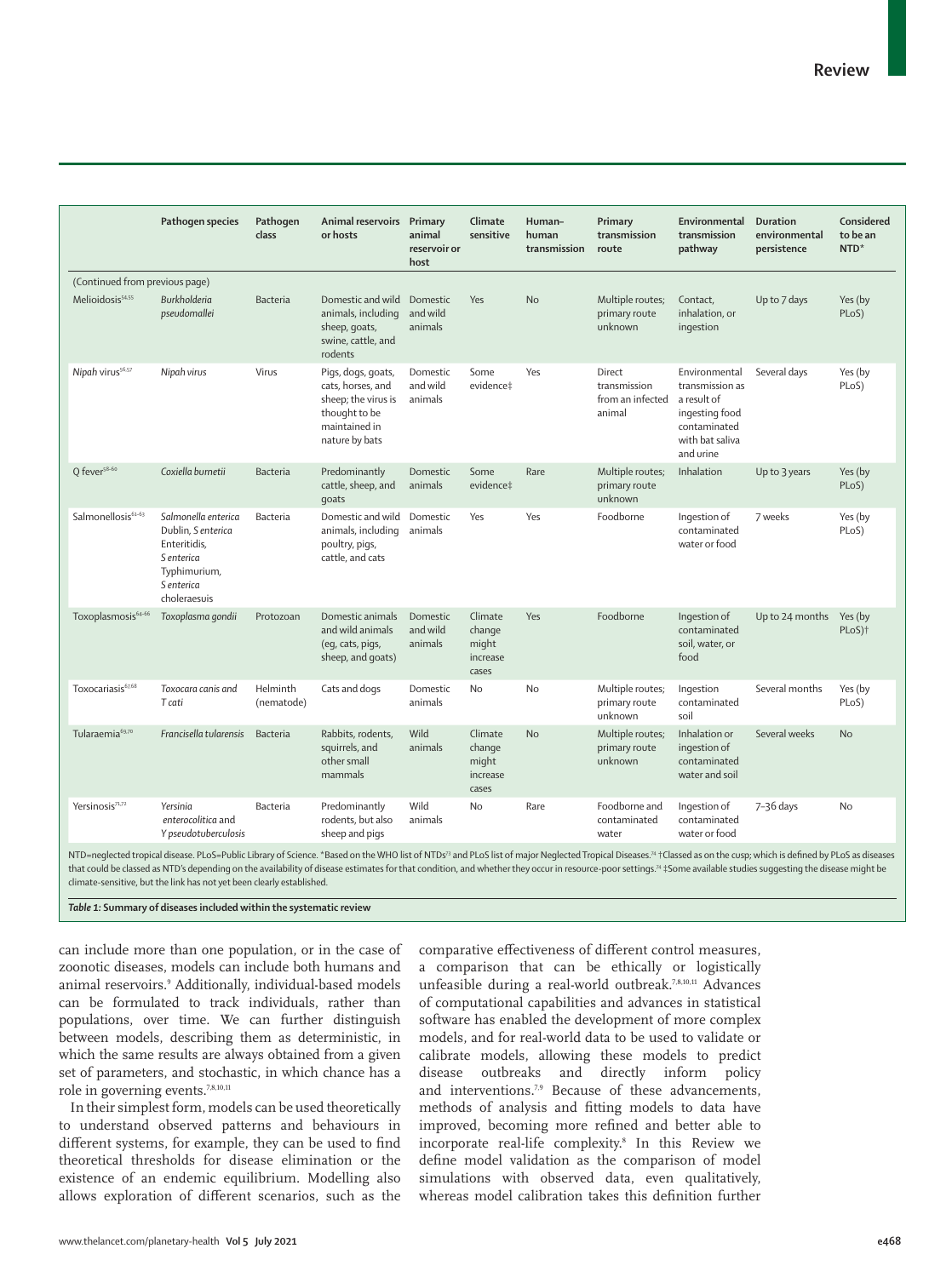

*Figure 1:* **Transmission pathways and studies included in the systematic review**

See **Online** for appendix

(A) Transmission pathways of the diseases included within this study; solid arrows show shared transmission routes across all diseases, dashed arrows show transmission routes that only occur in some diseases. (B) Number of studies (n=208) identified in the systematic review from 1980 to 2019, studies which present models on more than one disease are only included once.

and fits models to observed data to estimate key unknown biological parameters (eg, by using methods such as Markov chain Monte Carlo to estimate parameters).7 Studies will have different aims and purposes, and the model should only be as complex as needed to fulfil the intended objective.

In this Review, we critically appraise studies that have attempted to model infectious diseases at the animal– human–environment interface to quantify traits of models across diseases and identify studies that have adequately accounted for these three One Health components. Previous reviews of modelling studies have focussed on vector-borne diseases or zoonotic diseases generally9,12,13 and, to the best of our knowledge, this is the first review that focusses specifically on environmentally persistent pathogens. Of particular interest is the way by which models are validated or calibrated, and the data that have been used to do so. First, we identified diseases in which indirect transmission can occur from animals, more specifically land mammals, to humans via the environment. This human–environment transmission could be the only transmission route, or there might be multiple transmission routes to humans, of which environmental transmission is just one. Second, we reviewed modelling studies using a systematic approach. For each paper, we extracted information on the type of model, the data used, and the quality of model validation and calibration attempts. Finally, using this information, we evaluated the current state of transmission modelling studies and identified key themes and best practices, which could be incorporated in future disease transmission analyses and shared between different diseases.

# **Methods**

# **Disease selection**

Two criteria were used to select diseases for inclusion in the study: the disease must be zoonotic (transmissible from animals to humans, specifically affecting land mammals), and the pathogen must persist in the environment for at least 48 h and then remain able to cause subsequent human infections.

Vector-borne diseases and fungi were excluded. Lists of zoonotic diseases were obtained from Public Health England,<sup>14</sup> the European Centre for Disease Control,<sup>15</sup> and WHO.1 Following these criteria, 20 diseases that had free-living pathogens were identified. We considered free living to mean the pathogen could survive in the environment for more than 48 h outside of a host. We focussed on land mammals as we were particularly interested in animals that live alongside humans in the same environment, and as a result of our criteria very few diseases were excluded (appendix pp 1–3). For example, rabies was excluded because transmission to humans occurs via direct contact with an infected animal or human, and there is no evidence of environmental transmission to humans. Ebola was excluded as, although there is some evidence of environmental persistence, transmission to humans occurs via an infected animal, or human–human transmission, and not via the environment. Although Lassa fever and Bolivian haemorrhagic fever anecdotally have the ability to survive in the environment, no evidence was found of this, and so these diseases were also excluded from this Review.16,17 A summary of each disease is presented in table 1 and a generalised schematic representation of the transmission pathways for the diseases is shown in figure 1A.

There are many different serovars of *Salmonella enterica*  subspecies *enterica*, not all of which are zoonotic. Therefore, four common zoonotic serovars were selected for the study, *S enterica* serotype Dublin, *S enterica*  serotype Enteritidis, *S enterica* serotype Typhimurium, and *S* serotype Choleraesuis. Melioidosis is not always considered a zoonotic disease because transmission to humans occurs primarily via the contaminated environment;<sup>75</sup> animals can be the source of the environmental contamination, but not necessarily so.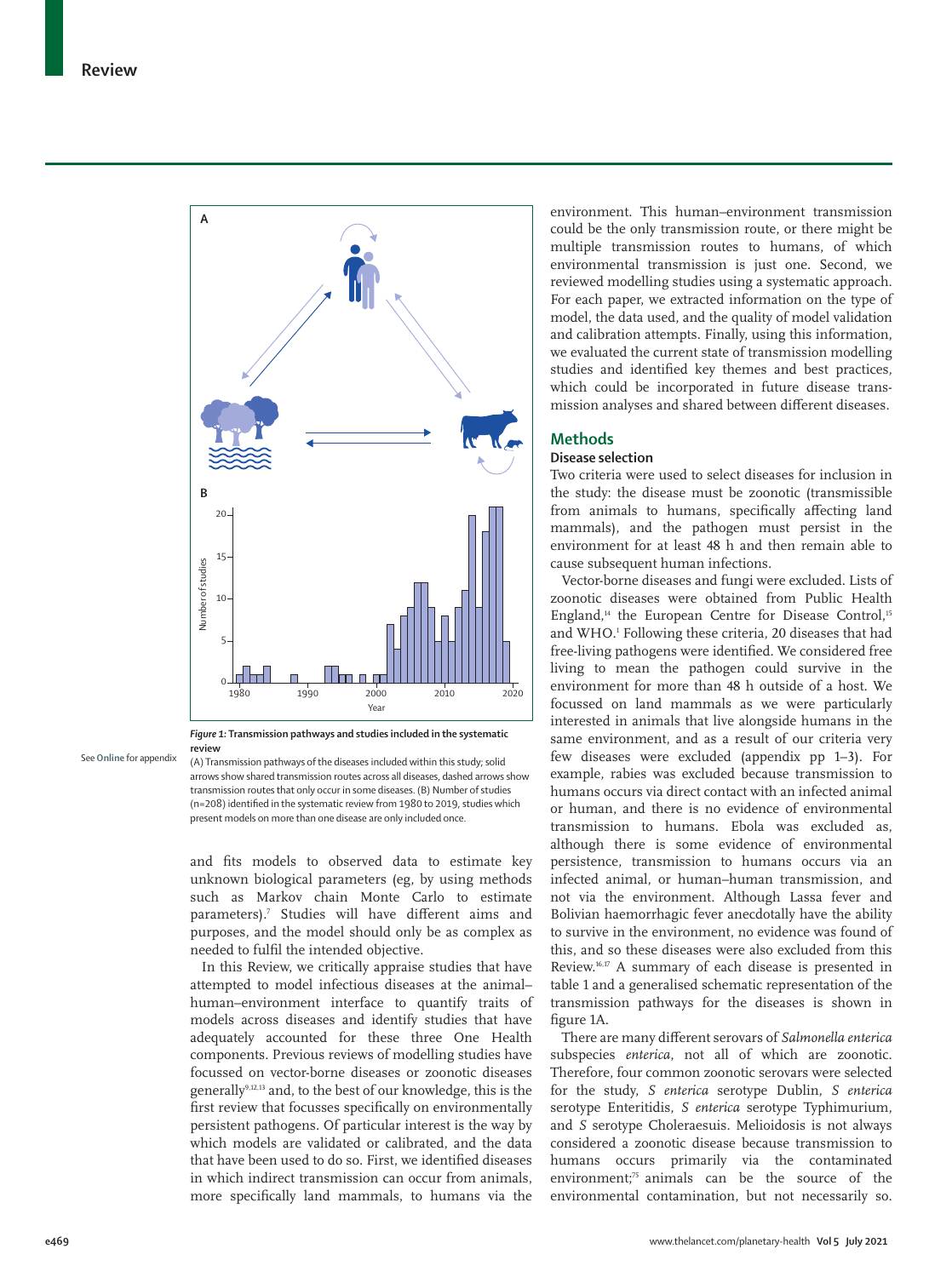However, because environmental transmission to humans is of key interest for this Review, this disease matched our inclusion criteria and was included.

## **Inclusion and exclusion criteria**

To qualify for inclusion, studies had to model one of the 20 diseases described (table 1) and include a dynamic population model (ie, models that track populations over time), both compartmental and individual-based models were included.

The following studies were excluded from the review: PhD theses, grey literature (including conference abstracts), statistical models (including time-series analysis, regression, and ARIMA [Auto Regressive Integrated Moving Average] models), within-host models, models using cellular automata, and review articles (unless new models were presented).

## **Search strategy**

In June, 2019, we searched Embase, MEDLINE, and Web of Science for articles published between January, 1970, and June, 2019. Only articles in English were included. We used disease specific and model-specific search terms (appendix pp 4–5). An example search strategy used in the database Embase for leptospirosis is shown (appendix p 6). We aimed to identify all published articles that included population dynamic models of the 20 diseases. To ensure all relevant papers were captured, EMR examined the title, abstract and keywords of known modelling studies to identify relevant search terms, and these were discussed and finalised with other coauthors (AM, AKJ, and RL). Each disease was included as a search term and as a keyword.

We combined and stored the results from database searches using Mendeley reference manager, and duplicates were removed manually. We screened the titles and abstracts of all papers to remove irrelevant studies (eg, experimental animal models). Subsequently, abstracts and full texts of potentially relevant papers were independently reviewed by two reviewers (EMR and AM), and any conflicts were resolved through discussion. Any additional studies identified from the reference lists of these studies were also included (appendix p 7).

## **Data extraction**

To compare studies, we extracted information (including model structure, model type, and model features) from each study (table 2). For studies including models for more than one relevant pathogen, we extracted information separately for each disease.

## **Results**

Overall, 20 different diseases were identified that matched the disease inclusions criteria (table 1). After removal of duplicates, a total of 13420 studies were identified using the search terms, and these were screened by title and abstract. A further full-text screen

|                             | Description                                                                                                                                                                                                           |
|-----------------------------|-----------------------------------------------------------------------------------------------------------------------------------------------------------------------------------------------------------------------|
| Components                  |                                                                                                                                                                                                                       |
| Animals                     | Animals included in the model                                                                                                                                                                                         |
| Environment                 | Environmental pathogens included in the model                                                                                                                                                                         |
| Humans                      | Humans included in the model                                                                                                                                                                                          |
| Structure of the model      |                                                                                                                                                                                                                       |
| Deterministic or stochastic | Model structure of the model was deterministic or stochastic                                                                                                                                                          |
| Compartmental or IBM        | Model structure of the model was ODE-based or an IBM                                                                                                                                                                  |
| <b>Model Features</b>       |                                                                                                                                                                                                                       |
| Data-driven parameters      | Parameters informed by empirical data                                                                                                                                                                                 |
| Model validation            | Model outputs compared with data in any way, even qualitatively                                                                                                                                                       |
| Model calibration           | Model fitted to data to estimate parameters                                                                                                                                                                           |
| Prediction                  | Model used to generate predictions about future cases (limited to studies that<br>compared their model with data)                                                                                                     |
| Control measures            | Were any control measures included within the model, examples include<br>vaccination and culling                                                                                                                      |
| Climate factors             | If applicable, were any climate factors (eq, temperature and rainfall) included<br>within the model                                                                                                                   |
| Data sources                |                                                                                                                                                                                                                       |
| Data used                   | What data was used for model validation (if applicable), including information<br>on type of data, time period, and whether data was for animals, humans, the<br>environment, or a combination of these three factors |
| Country                     | Country the study was done in (if applicable)                                                                                                                                                                         |
|                             | IBM=individual-based model. ODE=ordinary differential equation.                                                                                                                                                       |
|                             | Table 2: Summary of information recorded from all studies                                                                                                                                                             |

was done for 504 studies, and in total 208 studies were found as meeting all inclusion criteria (table 3; appendix pp 9–33). For papers that included multiple models of relevant diseases, data extraction was done for each disease individually, resulting in 210 models being included in this Review. As expected, the number of published studies has increased over time (figure 1B), with an average of 0·7 studies published per year between 1990 and 2000, rising to 6·8 studies per year from 2000 to 2009 and  $13.5$  studies per year from 2010 to 2019. Although the overall number of studies has increased over time, the proportion of studies that have included model validation has not changed (figure 2b). The number of studies that had model validation varies considerably by disease and is more common in diseases where domestic animals are the predominant host (figure 2B). When interrogated by study region, model validation is more common for diseases studied in Europe and Asia (figure 2C).

There were no modelling studies identified for Glanders, Nipah virus, erysipeloid, yersinosis, and toxocariasis. Overall, more studies (n=96) were identified for diseases for which domestic animals are the predominant host species (eg, brucellosis, echinococcosis, and *Escherichia coli*) rather than wild animals (n=27; figure 2A). Five diseases were found to have fewer than five studies identified: Q fever, tularaemia, melioidosis, giardiasis, and fascioliasis. 165 (79%) of 210 studies were deterministic, compartmental based models (table 3), with only 55 (26%) of 210 studies using stochastic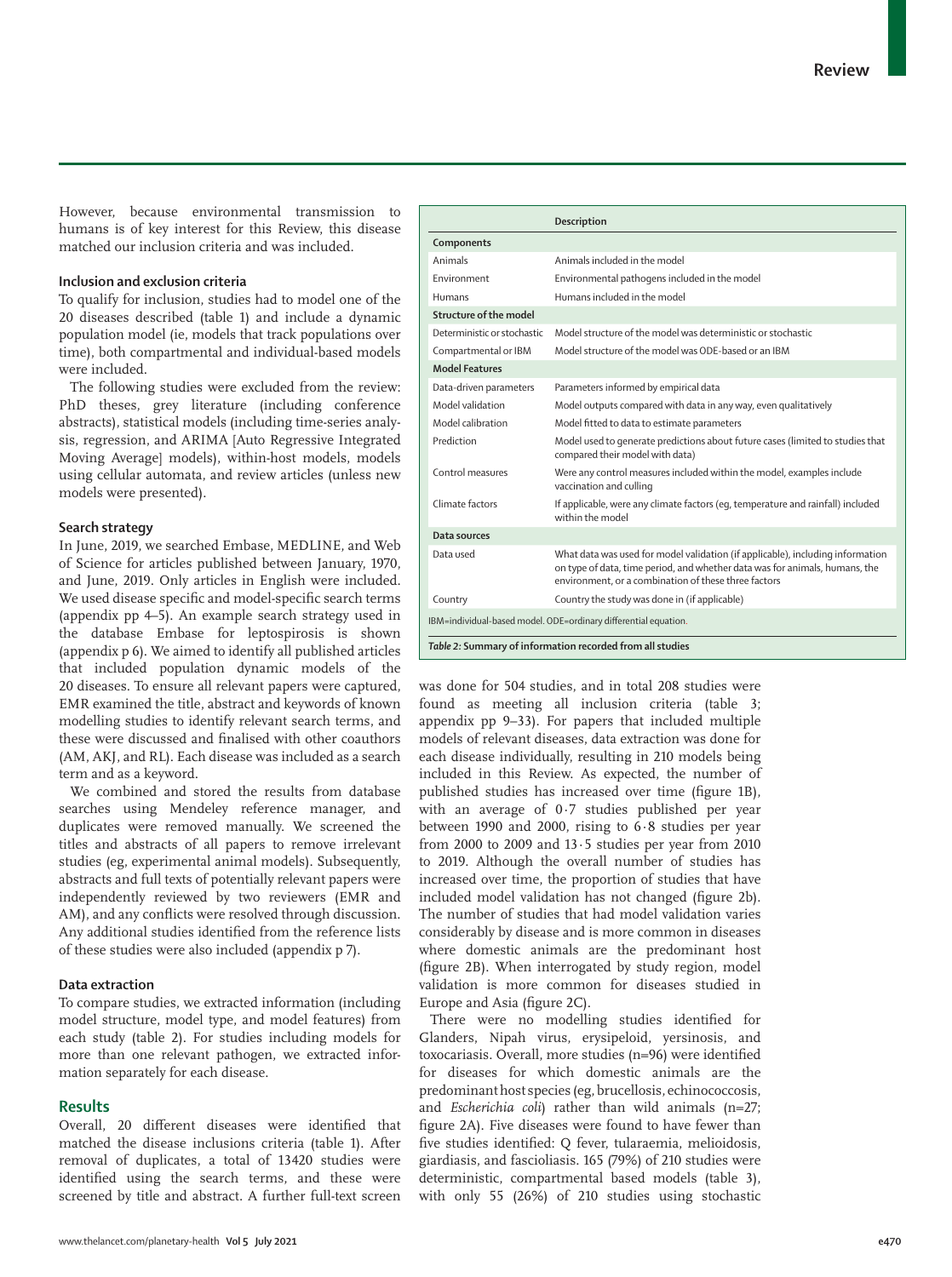|                                                                            | Anthrax<br>$(n=19)$ | <b>Brucellosis</b><br>$(n=37)$ | bacteriosis<br>Campylo-<br>$(n=8)$ | sporidiosis<br>Crypto-<br>$(n=6)$ | $(n=24)$<br>Ecoli | coccosis<br>Echino-<br>$(n=23)$                   | Fascio-<br>liasis<br>$(n=5)$ | Giardiasis<br>$(n=2)$ | Hantavirus<br>$(n=25)$ | spirosis<br>$(n=23)$<br>Lepto- | Melioi-<br>dosis<br>$(n=1)$ | Q fever<br>$(n=4)$ | Salmonella<br>$(n=20)$ | Toxoplas-<br>$(n=11)$<br>mosis | Tularaemia<br>$(n=2)$ | $(n=210)$<br>Total |
|----------------------------------------------------------------------------|---------------------|--------------------------------|------------------------------------|-----------------------------------|-------------------|---------------------------------------------------|------------------------------|-----------------------|------------------------|--------------------------------|-----------------------------|--------------------|------------------------|--------------------------------|-----------------------|--------------------|
| Components                                                                 |                     |                                |                                    |                                   |                   |                                                   |                              |                       |                        |                                |                             |                    |                        |                                |                       |                    |
| Animals                                                                    | 17 (89%)            | 37 (100%)                      | 6 (75%)                            | 1(17%)                            | 20 (83%)          | 23 (100%)                                         | 5 (100%)                     | 1 (50%)               | 24 (96%)               | 23 (100%)                      | $\circ$                     | 4 (100%)           | 19 (95%)               | 9(82%)                         | 2 (100%)              | 191 (91%)          |
| Environment                                                                | 15 (79%)            | 14 (38%)                       | 1(13%)                             | 5 (83%)                           | 18 (75%)          | 12(52%)                                           | 5 (100%)                     | 2 (100%)              | 9 (36%)                | 4 (17%)                        | $\circ$                     | 4 (100%)           | 13 (65%)               | 6 (55%)                        | 1 (50%)               | 109 (52%)          |
| Humans                                                                     | 6(32%)              | 8(22%)                         | 4 (50%)                            | 5 (83%)                           | 4 (17%)           | 4 (17%)                                           | $\circ$                      | 2 (100%)              | 5 (20%)                | 18 (78%)                       | 1 (100%)                    | $\circ$            | 1(5%)                  | 5 (45%)                        | 1(50%)                | 64 (30%)           |
| Model type                                                                 |                     |                                |                                    |                                   |                   |                                                   |                              |                       |                        |                                |                             |                    |                        |                                |                       |                    |
| Deterministic                                                              | 18 (95%)            | 29 (78%)                       | 7(88%)                             | 5 (83%)                           | 8 (33%)           | 19 (83%)                                          | 3 (60%)                      | 2 (100%)              | 19(76%)                | 22 (96%)                       | 1 (100%)                    | $\circ$            | 11 (55%)               | 9(82%)                         | 2 (100%)              | 155 (74%)          |
| Stochastic                                                                 | 1(5%)               | 6 (16%)                        | 1(13%)                             | 1(17%)                            | 14 (58%)          | 4(17%)                                            | 2(40%)                       | $\circ$               | 3(12%)                 | 1(4%                           | $\circ$                     | 3(75%)             | 8 (40%)                | 1(9%)                          |                       | 45 (21%)           |
| and stochastic<br>Deterministic                                            | $\circ$             | 2(5%)                          | $\circ$                            | $\circ$                           | 2(8%)             | $\circ$                                           |                              | $\circ$               | 2(8%)                  | $\circ$                        | $\circ$                     | 1(25%)             | 1(5%)                  | 1(9%)                          | $\circ$               | 9(4%)              |
| Model structure                                                            |                     |                                |                                    |                                   |                   |                                                   |                              |                       |                        |                                |                             |                    |                        |                                |                       |                    |
| Compartmental                                                              | 18 (95%)            | 33 (89%)                       | 8 (100%)                           | 5(83%)                            | 18 (75%)          | 19 (83%)                                          | 3(60%)                       | 2 (100%)              | 23 (92%)               | 23 (100%)                      | 1 (100%)                    | 1(25%)             | 20 (100%)              | 10 (91%)                       | 2 (100%)              | 186 (89%)          |
| IВM                                                                        | 1(5%)               | 3 (8%)                         | $\circ$                            | 1(17%)                            | 5 (21%)           | 4 (17%)                                           | 2(40%)                       | $\circ$               | 2(8%)                  | $\circ$                        | $\circ$                     | 3 (75%)            | $\circ$                | 1(9%)                          | $\circ$               | 22 (10%)           |
| Compartmental<br>and IBM                                                   | $\circ$             | 1(3%)                          | $\circ$                            | $\circ$                           | 1(4%              | $\circ$                                           |                              | $\circ$               | $\circ$                | $\circ$                        | $\circ$                     | $\circ$            | $\circ$                | $\circ$                        | $\circ$               | 2(1%)              |
| Model features                                                             |                     |                                |                                    |                                   |                   |                                                   |                              |                       |                        |                                |                             |                    |                        |                                |                       |                    |
| Data driven<br>parameters                                                  | 15 (79%)            | 28 (76%)                       | 8 (100%)                           | 6 (100%)                          | 24 (100%)         | 19 (83%)                                          | 5 (100%)                     | 2 (100%)              | 19(76%)                | 15 (65%)                       | 1 (100%)                    | 4 (100%)           | 19 (95%)               | 8(73%)                         | 2 (100%)              | 175 (83%)          |
| Model validation                                                           | 6(32%)              | 15 (41%)                       | 6 (75%)                            | 5 (83%)                           | 19 (79%)          | 8 (35%)                                           | 3 (60%)                      | 2 (100%)              | 7(28%)                 | 5 (22%)                        | 1 (100%)                    | 3(75%)             | 12 (60%)               | $\circ$                        | 1 (50%)               | 93 (44%)           |
| calibration<br>Model                                                       | 5 (26%)             | 14 (38%)                       | 5 (63%)                            | 5 (83%)                           | 14 (58%)          | 6(26%)                                            | $\circ$                      | 1 (50%)               | 4 (16%)                | 2 (9%)                         | 1 (100%)                    | 2 (50%)            | 6 (30%)                | $\circ$                        | $\circ$               | 65 (31%)           |
| Prediction                                                                 | 2(11%)              | 4(11%)                         | 2(25%)                             | 2(33%)                            | $\circ$           | 2(9%)                                             | 3(60%)                       | $\circ$               | 1(4%                   | $\circ$                        | $\circ$                     | $\circ$            | 1(5%)                  | $\circ$                        | $\circ$               | 17 (8%)            |
| measures<br>Control                                                        | 8(42%)              | 29 (78%)                       | 2(25%)                             | 3 (50%)                           | 11 (46%)          | 10 (43%)                                          | 4 (80%)                      | 1 (50%)               | 4(16%)                 | 7 (30%)                        | $\circ$                     | 3(75%)             | 5 (25%)                | 6 (55%)                        | 1 (50%)               | 94 (45%)           |
| Climatic factors                                                           |                     | 4 (11%)                        | 2(25%)                             | 2(33%)                            | 3(13%)            | 2(9%)                                             | 2(40%)                       | $\circ$               | 4 (16%)                | 2(9%)                          | $\circ$                     | $\circ$            | 1(5%)                  | $\ddot{\phantom{a}}$           |                       | 22 (10%)           |
| Data                                                                       |                     |                                |                                    |                                   |                   |                                                   |                              |                       |                        |                                |                             |                    |                        |                                |                       |                    |
| (domestic)<br>Animals                                                      | $\circ$             | 7 (19%)                        | 3 (38%)                            | $\circ$                           | 13 (54%)          | 2(9%)                                             | 1(20%)                       | $\circ$               | $\circ$                | 1(4%)                          | $\circ$                     | 3 (75%)            | 11 (55%)               | $\circ$                        | $\circ$               | 41 (20%)           |
| Animals (wild)                                                             | 5 (26%)             | 2(5%)                          | $\circ$                            | $\circ$                           | $\circ$           | 4 (17%)                                           | $\circ$                      | 1(50%)                | 5 (20%)                | 3(13%)                         | $\circ$                     | $\circ$            | $\circ$                | $\circ$                        | 1(50%)                | 21 (10%)           |
| Environment                                                                | $\circ$             | $\circ$                        | $\circ$                            | $\circ$                           | 3(13%)            | $\circ$                                           | 2(40%)                       | $\circ$               |                        | $\circ$                        | $\circ$                     | C                  | $\circ$                | $\circ$                        | $\circ$               | 5 (2%)             |
| Humans                                                                     | 1(5%)               | 7 (19%)                        | 3 (38%)                            | 5 (83%)                           | 3(13%)            | 2 (9%)                                            | $\circ$                      | 2 (100%)              | 2(8%)                  | 1(4%)                          | 1 (100%)                    | $\circ$            | 1(5%)                  | $\circ$                        | $\circ$               | 28 (13%)           |
| No studies were identified for toxocariasis, Nipah virus, erysipeloid, gla |                     |                                |                                    |                                   |                   | nders, or yersinosis. IBM=individual-based model. |                              |                       |                        |                                |                             |                    |                        |                                |                       |                    |
| Table 3: Summary of data extraction by disease                             |                     |                                |                                    |                                   |                   |                                                   |                              |                       |                        |                                |                             |                    |                        |                                |                       |                    |
|                                                                            |                     |                                |                                    |                                   |                   |                                                   |                              |                       |                        |                                |                             |                    |                        |                                |                       |                    |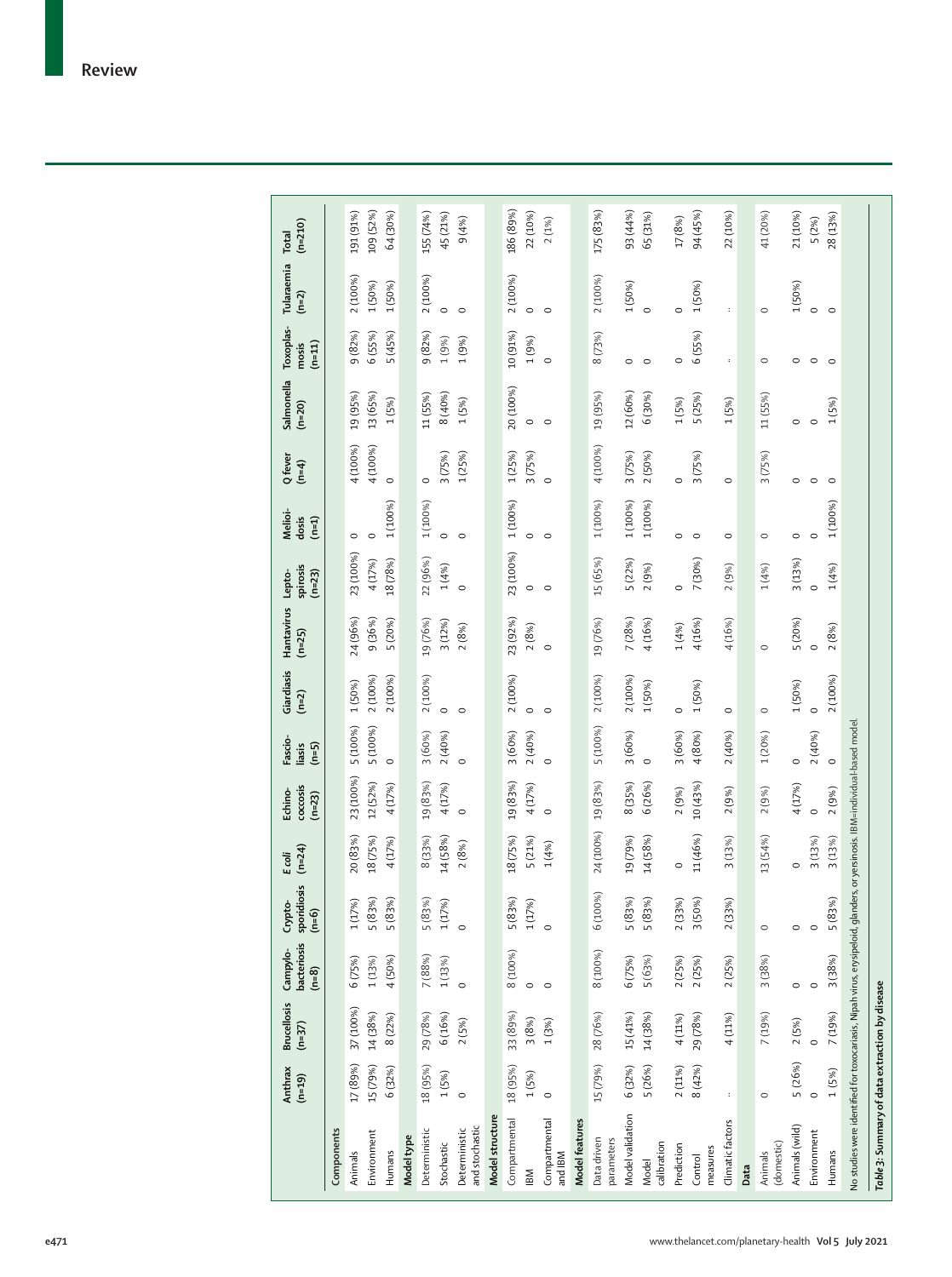

models, and 24 (11%) studies using stochastic or individual-based models, or both.

**A**

93 (44%) of the 210 included studies validated their models against real-world data, 65 (30%) calibrated their models to data, and 17 (8%) used the model to predict future disease transmission (figure 2A; table 3).

Of the 93 studies validated against real-world data, 62 (67%) used animal data, with 28 (30%) studies using human case data (figure 2D). Of the 62 studies with animal data, 41 (66%) concerned domestic animals. Five (5%) of the 93 validated studies included data on the environmental pathogen prevalence (table 3). Data on the environmental prevalence was only considered for fascioliasis and *E Coli*; including field studies that investigated cow pat sampling (*E Coli*) and faecal egg counts from dairy cows (fascioliasis).

While similarities exist, many of the selected diseases have unique transmission pathways. For example, campylobacter and *E coli* infections are usually a result of foodborne transmission,<sup>25,76</sup> whereas leptospirosis transmission can occur either by contaminated water or soil, or through direct contact with the urine of an infected animal. $\pi$  Therefore, differing modelling structures have been chosen to model these diseases, with varying degrees of complexity (table 3; figure 3A; appendix p 8). For most diseases, animals were included within the models (191 [901%] of 210 studies). The environmental reservoir, was included within the model less often (109 [52%] of 210 studies), and humans less frequently still (64 [31%] of 210 studies). Looking specifically at the inclusion of the environmental reservoir, we found five diseases (brucellosis, leptospirosis, campylobacteriosis, Hanta virus, and tularaemia) by which less than half of published models did not include the environmental component (figure 3B). Regarding the proportion of studies that validated and calibrated their models to data by the number of components included (ie, animal, human and, environmental components), there was little difference in model validation by number of components, but a slightly higher proportion of model calibration in modelling studies that included all three components (figure 3C). In total, 17 (8%) of the studies included all three modelling components; of these studies, nine (4%) validated their models to data, and six (3%) calibrated their models to data.

Of the diseases that are climate sensitive, very few models considered the climatic factors within their models (22 [12%] of 178 studies; figure 3D).

Approximately half of studies included control measures within their models (94 [44%] of 210 studies). Control measures investigated included vaccination strategies, disposal of infectious carcasses and contaminated material, livestock movement restrictions, and environmental controls such as water treatment.

# **Discussion**

This Review provides biological and epidemiological insights into modelling approaches used to study



*Figure 2:* **Summary of model validation and calibration for all included studies**

(A) Number of studies by disease (n=210). Theoretical studies had neither model validation nor calibration; all studies that include model calibration also include model validation. (B) Proportion of studies that include model validation for all diseases, between 2000 and 2019 (n=195). (C) The number of studies by case study region (n=114). (D) Types of data used for model validation by disease (n=93).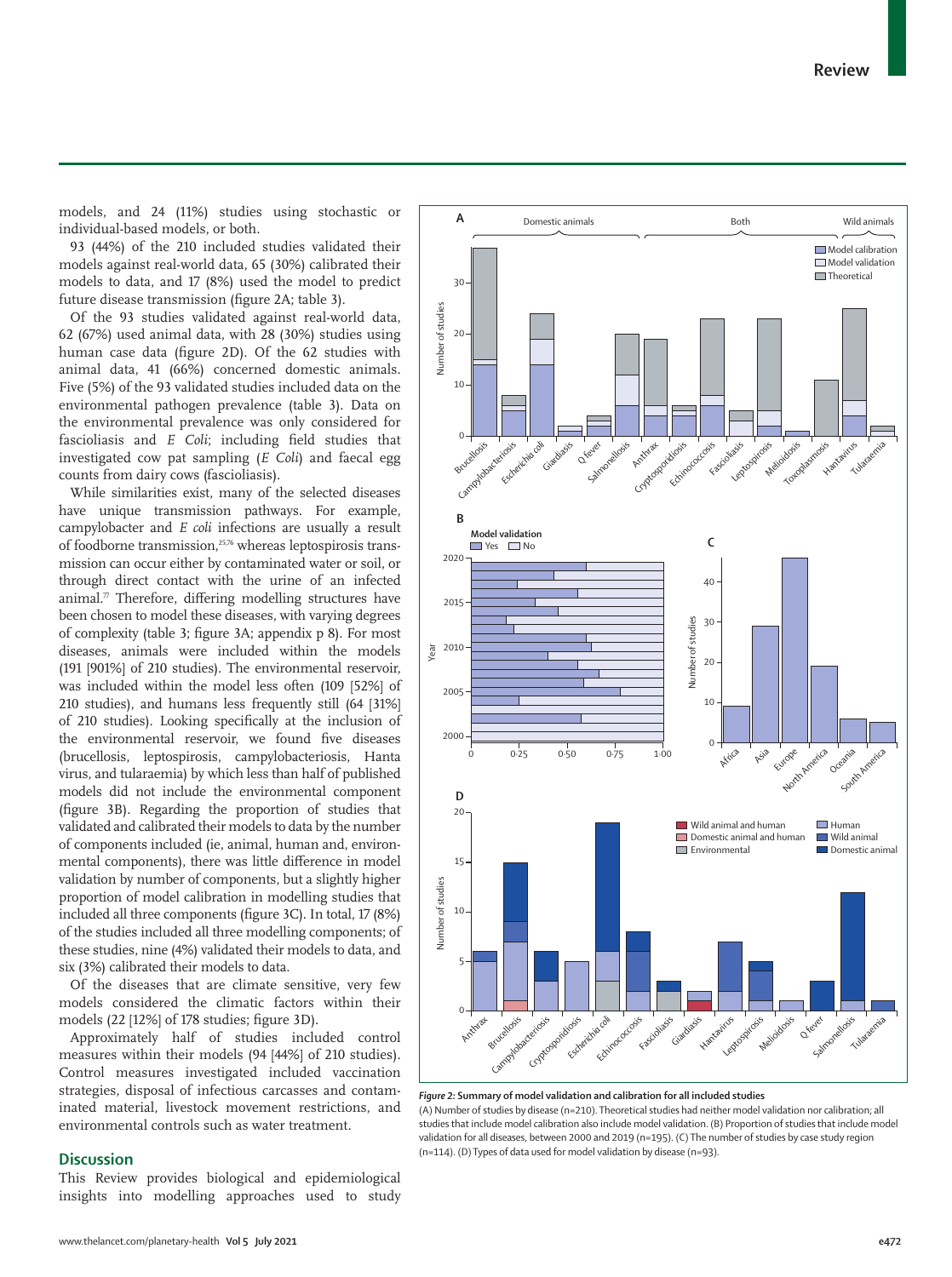

#### *Figure 3:* **Models included in systematic review**

(A) Studies by transmission (ie, human, animal, and environmental) factors. The different triangles represent the different components included within the model, with 17 studies including all three components. (B) Proportion of studies that included the environment in their models, by disease (n=210). (C) Proportion of models that validated or calibrated their models by the number of components included within the study (n=210). (D) Proportion of studies that included climate information within their studies (n=178; three diseases excluded because they are not considered to be climate sensitive).

diseases at the human–animal–environment interface, and highlights best practice methodological approaches, which can be applied to lesser studied diseases that have similar transmission dynamics. Environmentally persistent zoonotic diseases vary considerably, occurring in different regions in the world, with different animal hosts and different transmission pathways. However, two key similarities link them together: being a zoonosis, and the capacity of pathogens to survive in the environment for extended periods of time. By contrast with directly transmitted human infections, such as measles, different approaches are required to model this class of human– animal–environment diseases to fully capture the biological processes involved, which could have hindered technical progress. Furthermore, the persistence of pathogens in the environment provides an additional layer of complexity that needs to be considered when studying these diseases. There are many different potential transmission routes; therefore, interventions need to be formulated using a One Health framework to develop effective control programmes, but first this requires a good understanding of the underlying transmission dynamics. The problem is further compounded by the fact that many diseases included in this category are considered to be neglected tropical diseases (NTDs),73 which typically receive less funding and resources. The transmission process of NTDs is often ambiguous, and, particularly for diseases with wild animal hosts, little is known about the behaviours and environmental interactions exhibited by these animals.

We identified several key areas for progress in the modelling of zoonotic environmental diseases. First, there was substantial variation in the extent of model validation and calibration across pathogens and studies. Overall, less than half of all studies included in this review undertook any kind of model validation (ie, comparing model outputs to observed data), a trend that has not changed over time. This trend can be partly explained by the inclusion of theoretical models in this Review. The aim of such models is to explore transmission dynamics and generate hypotheses, and these models are the foundation for the development of data-driven models. Validating and calibrating models to data is an important step to ensure adequate realism, not only to estimate biological parameters and understand transmission, but also to predict disease outbreaks.<sup>7,8</sup> However, model validation and calibration is a necessary but not sufficient criteria for model realism; the specific choice of data, the implementation methods used, and the model structure are also key decisions. There is substantial future work to be done in this regard, including making testable predictions about real-life epidemics that later be assessed. Additionally, engaging with multidisciplinary and local experts to ensure that the model adequately captures the local environment and situation is an important consideration. The main reason for the lack of extensive model validation is likely to be one of complexity. Some of these diseases have very complex transmission pathways, which means little data exist to understand the full transmission process and, historically, modelling studies have tended to focus on diseases with simpler transmission pathways that are easier to calibrate and validate. In this systematic review, models that included two or three components (ie, animal, human, or environmental) generally included a similar quality of model validation or calibration compared with simpler, and intuitively easier to fit, models that just included one component. Nevertheless, the number of studies validating and calibrating their models was still low, and this highlights the need for more research into these pathogens to provide data to inform models, policy, and important planetary health questions related to landscape change and environmental degradation. This research is likely to require increased transdisciplinary collaboration and coordination between policy makers, mathematical modellers, epidemiologists, ecologists, and veterinarians to overcome the shortfalls of studies to date.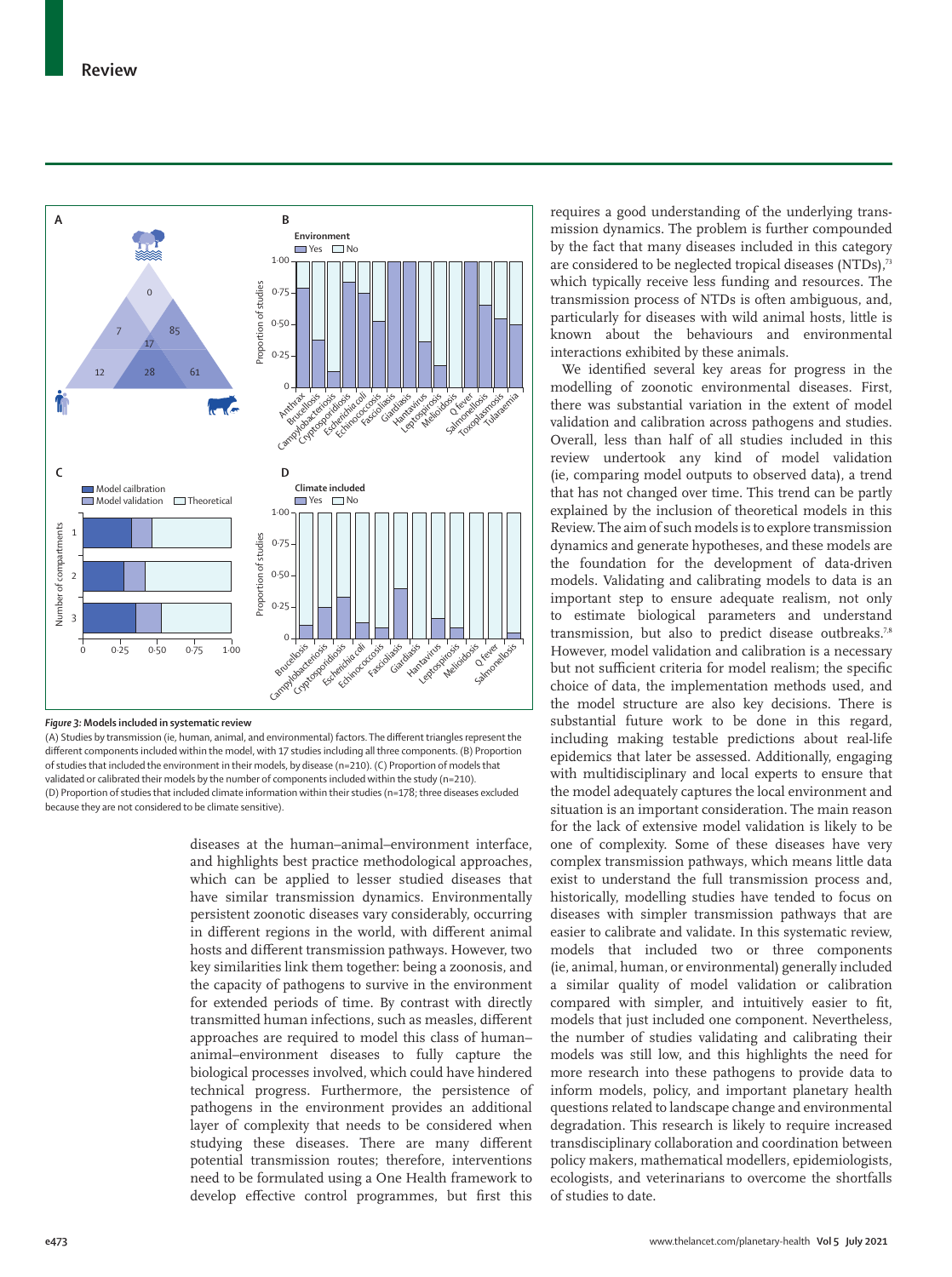We found that model validation was more common for diseases that affect high-income countries (eg, for example, *E Coli* infection and salmonellosis), and for diseases by which domestic animals are the predominant host. By contrast, fewer models exist for diseases that affect predominantly low and middle-income countries (eg, melioidosis, fascioliasis, giardiasis, and yersinosis) despite a high global burden of disease. This validation discrepancy likely reflects a focus on global research and public health, which in turn means an absence of epidemiological data on the precise number of human cases. Few diseases included within this Review occur primarily in wild animals, most diseases occur in both wild and domestic animals. However, diseases that occur in wild animals (eg, tularaemia and yersinosis), which have low spillover into human populations, tend to be less studied, or do not have model validation and calibration.9 It is known that wildlife hosts act as major reservoirs of disease, and more effort should be placed on understanding their behaviour and disease transmission potential. However, there are some exceptions. Hantavirus is a disease that is only found in wild animal reservoirs, but there have been a number of outbreaks of hantavirus in Europe, and this is reflected in the number of studies that exist for this disease.78,79 Additionally, wildlife in national parks are often closely monitored—eg, brucellosis transmission in bison (*Bison bison*) and elk (*Cervus canadensis*) in Yellowstone National Park, USA,80 and anthrax transmission in Kruger National Park, South Africa.81,82 A study published in 2020 (ie, after our search was completed), investigated Nipah virus in bats in Bangladesh.83 Bats were sampled over a 6-year period and a model developed and fitted to seroprevalence data. This study provides a good example of repeated monitoring of a wildlife population and combining this data along with a compartmental model to understand transmission dynamics.

Ideally, data for model validation would be obtained from experiments or field studies specifically designed with modelling as a potential application, with modellers working as part of an interdisciplinary team. There are examples of this collaboration in livestock, such as studies of *Campylobacter* in broiler chickens,<sup>84</sup> *E coli* in pigs<sup>85,86</sup> and cattle, 87,88</sup> *Salmonella* in cattle, 89,90 and examples from wildlife populations, such as echinococcosis in fox populations.91,92 An illustrative example is a study that originally aimed to look at breeding strategies in female mice.93 In 2012, there was an outbreak of tularaemia in this study population, allowing for optimal monitoring of this outbreak and a model was subsequently developed using this data. However, often model validation is limited by the data available, and it is not always possible or practical to do experimental studies. For many of these diseases surveillance systems exist, particularly in highincome countries, which monitor the numbers of reported cases in both animals and humans, and these data can then be used to inform and parameterise models. Nevertheless, the existence of surveillance systems varies extensively, not only by disease but also by setting. These surveillance systems tend to focus on human and animal cases, with very little focus on surveillance of the natural environment.

The vast majority of studies that validated their models to data used animal or human data, with few studies including data on the environmental reservoir, which could be explained by the difficulties in collecting such data. Only two diseases included data on the environmental pathogen prevalence, *E coli* and fascioliasis. Some of these studies necessary qualitatively compared their model outputs to environmental data; however, other studies took this further by comparing or fitting their models to observational data. For example, Turner and colleagues94 compared their model with *Fasciola hepatica* faecal egg counts sampled from dairy cows. Similarly, Mathews and colleagues<sup>95</sup> fitted their model to the prevalence of *E coli* O157 in cow faeces sampled monthly over 1 year. However, transmission to animals and humans is affected by the duration of pathogen survival outside of its host and the extent of spatial dispersal, and for many of these pathogens this is not well understood, highlighting the need for further research and empirical data. For disease systems with little observational epidemic data, experimental estimates (eg, from in vitro or in vivo studies) can be used to parameterise models, which in turn can be used to explore dynamics. There are many examples, but a useful example is Bontje and colleagues<sup>96</sup> who modelled Q fever in Dutch dairy goat herds. The parameters used a wide range of studies, particularly those parameters relating to *Coxiella burnetii*.

By including multiple sources of data within models, it can be possible to estimate the relative contribution and importance of these different transmission routes. For example, Zinstagg and colleagues $97$  used demographic and livestock field data from cattle and sheep, and human case data over 9 years, to build a transmission model of brucellosis in Mongolia. This is one of only two examples where human and animal data are used together. The other study, Waters and colleagues,<sup>98</sup> did not fit their model formally, instead they qualitatively compared the model results to the data. Other examples include Gautam and colleagues<sup>99</sup> who combined experimental data in cattle with environmental contamination in faeces, and Ebinger and colleagues<sup>80</sup> who used both bison and elk field data to model brucellosis in Yellowstone National Park.

Another key area for future progress will be consideration of these diseases within a One Health framework, with models exploring the disease transmission system as a whole. Only a small proportion of studies (11%) accounted for the full transmission process (human, animal, and environmental components) within their models, including studies examining the long-term trends of echinococcosis, brucellosis,100,101 and hantavirus.78,102 However, including the full transmission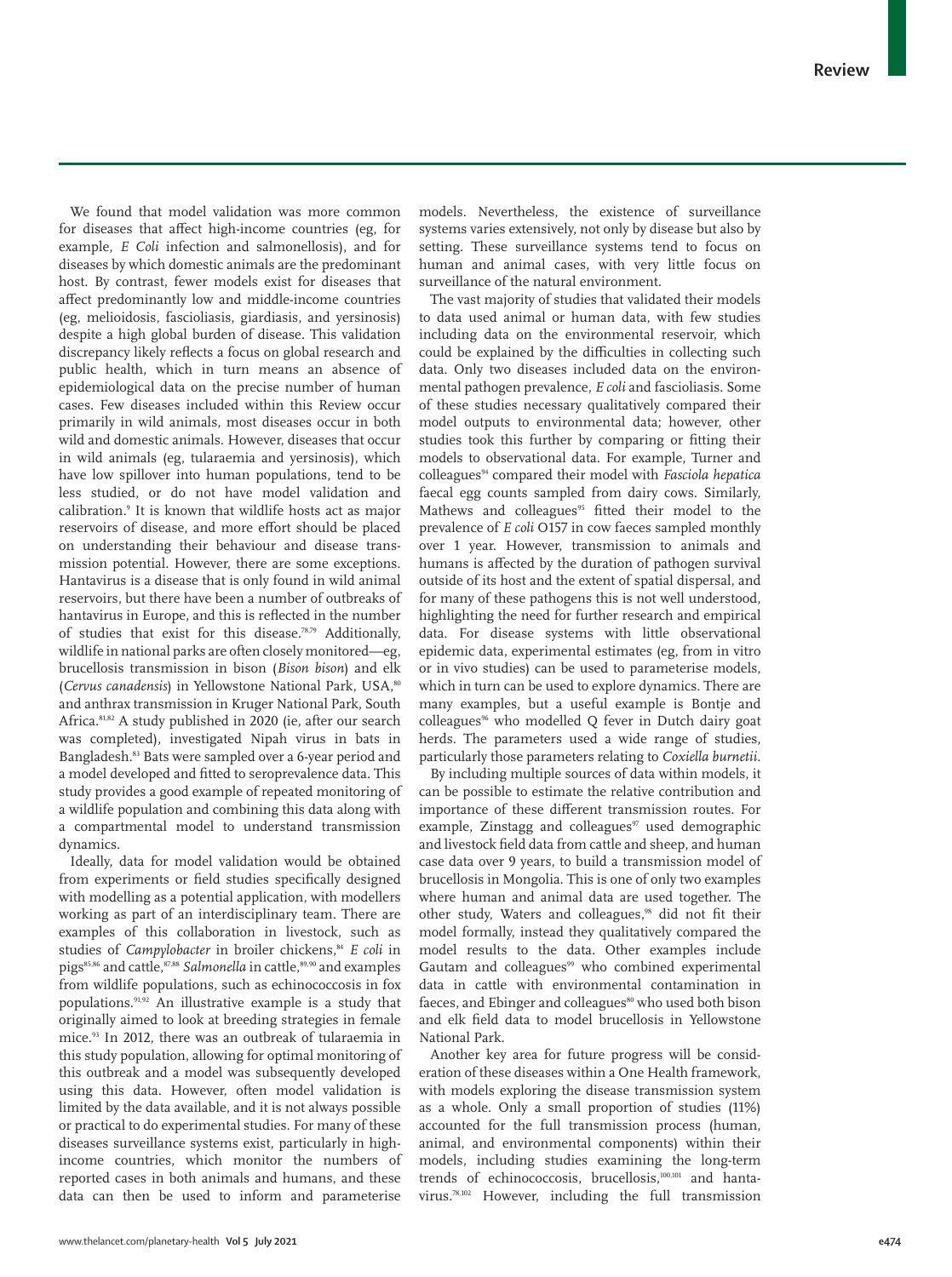process might not be required for particular research questions, and model parsimony should be considered. Detail and model complexity should not be mistaken for realism; a simple model that explains the data well and answers the question of interest is preferred.<sup>8</sup> There are a number of reasons why some studies have chosen to focus on one element of transmission—eg, it can allow models to focus on particular aspects of transmission for which they have detailed data and a comprehensive understanding. Many of the studies included within this Review did not include the environmental reservoir and the decision to include the environment depends on the context. For example, for *Campylobacter*<sup>3</sup> and hantavirus, the duration of environmental persistence is relatively short (2–14 days for *Campylobacter* and 1–18 days for hantavirus) $19,48$  and, depending on the timescale of the model, might not require consideration. Furthermore, although all of these diseases have pathogens that survive in the environment, the importance of the environmental reservoir as a transmission route varies considerably, and in many cases, is unknown. For example, foodborne transmission by *Campylobacter* and *E coli* is considered to be the main transmission route, with environmental transmission a secondary transmission route.76 The decision of whether or not to include the environment can also be due to the difficulty in understanding the environmental reservoir. For many of these diseases, very little is known about the exact duration of environmental persistence of these pathogens, or the effect of environmental factors on pathogens survival.

However, for some diseases the importance of environmental transmission is well established. For example, transmission of leptospirosis to humans primarily occurs via contaminated water and soil with leptospires surviving long periods in the environment, yet most of the models included humans and animals, without considering the role of the environment (only four of 23 models of leptospirosis considered the environmental reservoir). A better representation of the environmental persistence within these models, particularly with the use of empirical data, would allow for a better understanding and management of these diseases systems, particularly because the environmental burden can pose substantial issues when it comes to control strategies and interventions. Inclusion of environmental data would then lay the groundwork for the development of models that address how environmental change will shape transmission. Many studies also excluded humans from their transmission models, with differences observed between diseases. In diseases with only sporadic human cases (eg, anthrax), human cases provide very little information on the underlying dynamics of transmission. However, when there are outbreaks or endemic transmission in humans, data on humans can help understand the transmission dynamics in the animal hosts even if they are not contributing to transmission directly. Additionally, data

collection is usually focussed on human cases, which could aid parameterisation of models that have little or no animal data.

Although there are many valid reasons to focus on particular aspects of transmission when modelling these diseases, there is a need for more models that explore the system as a whole. This approach would allow the transmission dynamics and the effect of climate and anthropogenic change on transmission to be fully explored. Diseases rarely occur in closed, isolated populations and failure to take this complexity into account could result in models being unable to replicate the observed transmission dynamics. This is particularly true for diseases that have an environmental component; failure to take this into account can lead to overestimation of the importance of particular transmission pathways over others, and result in the effect of anthropogenic and climate change being underestimated and unexplored. Furthermore, many of these diseases are climate sensitive, with an increase in cases observed as a result of extreme climatic events. For example, outbreaks of leptospirosis are often associated with heavy rainfall and flooding.<sup>6</sup> The inclusion of climatic data can help to explain observed outbreak dynamics, which was done for hantavirus<sup>78</sup> and brucellosis,<sup>103</sup> and this inclusion can be particularly useful when little is known about the animal population. Furthermore, many of these diseases (eg, anthrax, campylobacteriosis, cryptosporidiosis, and leptospirosis) are expected to expand their range as a result of climate and land-use change and modelling studies incorporating climatic data can help identify the effect of climate change on these diseases, such as campylobacter and cryptosporidium in New Zealand.104 However, only a small number of models considered the effect of climate variables within their models. It is also important to take into consideration spatially varying covariates, which was done for *E* coli,<sup>105</sup> hantavirus,<sup>79</sup> and echinoccosis.<sup>106</sup> An obvious next step is to combine these dynamic transmission models with other tools, such as ecological niche modelling and geospatial approaches.107

## **Conclusions**

This systematic review identified four areas for development in the modelling of zoonotic environmental diseases. First, there is a need for more model validation and calibration for many of these diseases, particularly for models of diseases with wildlife hosts and NTDs that often did not have this important component of the model fitting process. It is known that wildlife hosts act as major reservoirs of diseases; therefore, more effort should be placed on understanding their behaviour and disease transmission potential. Furthermore, most emerging pathogens are zoonotic, with the majority emerging from wildlife reservoirs that then spillover to domestic animals and humans.2,5,108,109 Second, it is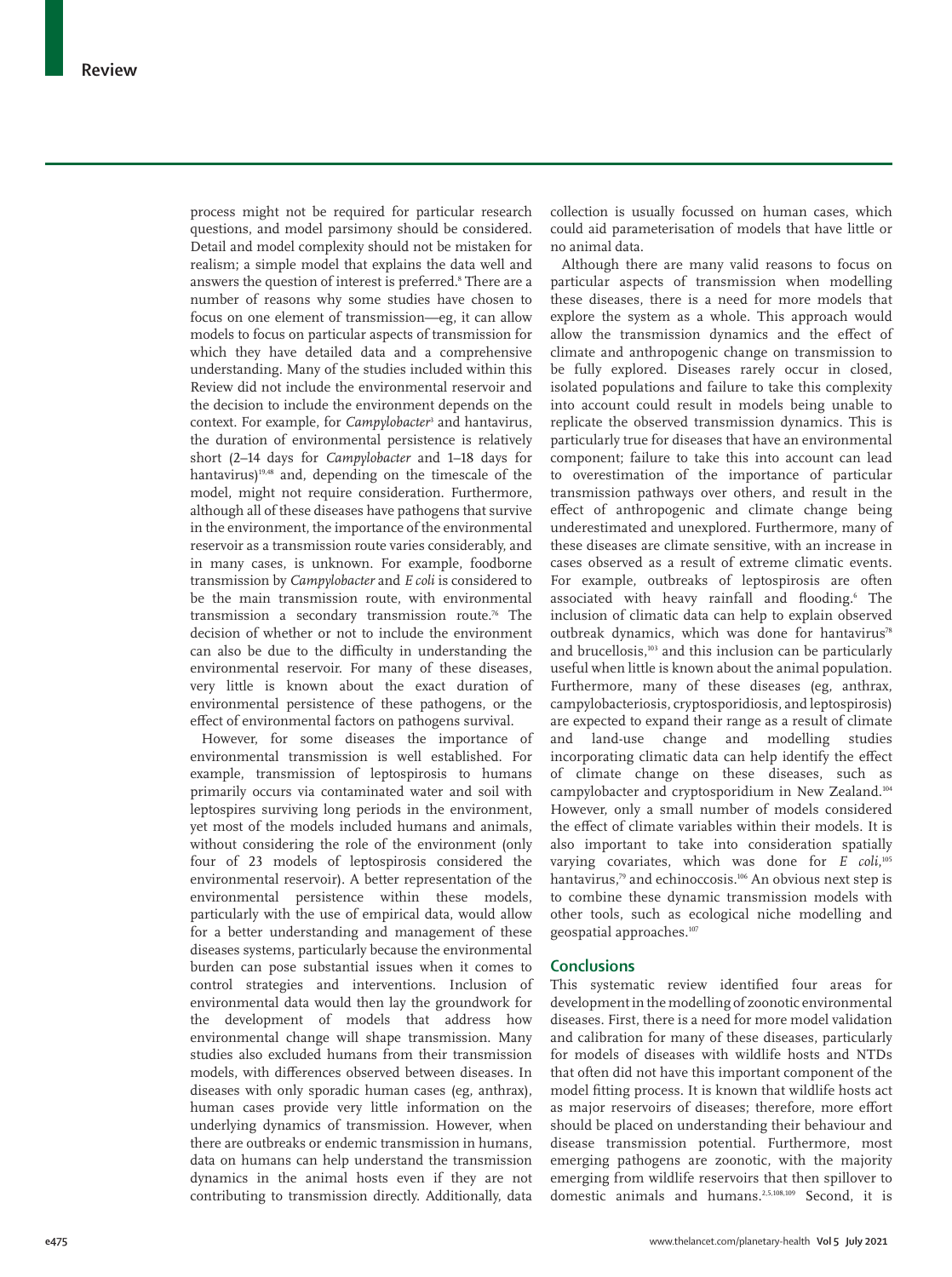important for more models to be developed that capture the full transmission process. In particular, the environment as a source of transmission was rarely considered, despite being a major source of transmission to humans for many diseases. This environmental pathogen burden can pose substantial issues when it comes to control strategies and interventions and should be included in more of these disease models using a One Health framework. Third, this Review highlighted how little data exists for the environmental pathogen burden of disease, and often little is known about the environmental burden of these diseases. Finally, it is important to consider the effect of climate variability and climate change on these diseases. Because of the environmental burden, many of these diseases (eg, leptospirosis and melioidosis) are climate sensitive and they are predicted to increase their range in the future.110 It is essential that we combine these considerations to generate robust models using a One Health approach that are capable of predicting outbreak dynamics and changes in disease risk to inform planning and control.

#### **Contributors**

EMR, AJK, and RL conceptualised this Review. EMR, AM, AJK, and RL designed the methodology. EMR did the study search and data analysis. EMR and AM did the screening of studies. All authors contributed equally to the discussion and the editing of the final draft.

#### **Declaration of interests**

We declare no competing interests.

#### **Acknowledgments**

EMR was supported by Medical Research Council (grant number MR/N013638/1). RL was supported by a Royal Society Dorothy Hodgkin Fellowship. AJK was supported by Wellcome Trust and the Royal Society (grant Number 206250/Z/17/Z). CLL was supported by an Australian National Health and Medical Research Council Fellowships (grant numbers APP 1109035 and 1193826). The funders had no role in study design, data collection and analysis, decision to publish, or preparation of the manuscript.

#### **References**

- 1 WHO. Zoonoses. July 28, 2020. http://www.who.int/zoonoses/ diseases/en/ (accessed Feb 21, 2020).
- 2 Cunningham AA, Daszak P, Wood JLN. One Health, emerging infectious diseases and wildlife: two decades of progress? *Philos Trans R Soc Lond B Biol Sci* 2017; **372:** 20160167.
- Lebov J, Grieger K, Womack D, et al. A framework for One Health research. *One Health* 2017; **3:** 44–50.
- Scoones I, Jones K, Lo Iacono G, Redding DW, Wilkinson A, Wood JLN. Integrative modelling for One Health: pattern, process and participation. *Philos Trans R Soc Lond B Biol Sci* 2017; **372:** 20160164.
- 5 Plowright RK, Parrish CR, McCallum H, et al. Pathways to zoonotic spillover. *Nat Rev Microbiol* 2017; **15:** 502–10.
- 6 Lau CL, Smythe LD, Craig SB, Weinstein P. Climate change, flooding, urbanisation and leptospirosis: fuelling the fire? *Trans R Soc Trop Med Hyg* 2010; **104:** 631–38.
- Heesterbeek H, Anderson RM, Andreasen V, et al. Modeling infectious disease dynamics in the complex landscape of global health. *Science* 2015; **347:** aaa4339–4339.
- 8 Grassly NC, Fraser C. Mathematical models of infectious disease transmission. *Nat Rev Microbiol* 2008; **6:** 477–87.
- 9 Lloyd-Smith JO, George D, Pepin KM, et al. Epidemic dynamics at the human-animal interface. *Science* 2009; **326:** 1362–67.
- 10 Vynnycky E, White R. An introduction to infectious disease modelling. Oxford: Oxford University Press, 2010.
- 11 Keeling MJ, Rohani P. Modeling infectious diseases in humans and animals. Princeton, NJ: Princeton University Press, 2011.
- 12 Hollingsworth TD, Pulliam JRC, Funk S, Truscott JE, Isham V, Lloyd AL. Seven challenges for modelling indirect transmission: vector-borne diseases, macroparasites and neglected tropical diseases. *Epidemics* 2015; **10:** 16–20.
- Reiner RC Jr, Perkins TA, Barker CM, et al. A systematic review of mathematical models of mosquito-borne pathogen transmission: 1970–2010. *J R Soc Interface* 2013; **10:** 20120921.
- Public Health England. List of zoonotic diseases. Jan 21, 2019. https://www.gov.uk/government/publications/list-of-zoonoticdiseases/list-of-zoonotic-diseases (accessed Feb 21, 2020).
- 15 European Centre for Disease Prevention and Control. Zoonoses. 2020. https://www.ecdc.europa.eu/en/zoonoses (accessed Feb 21, 2020).
- 16 Public Health England. Lassa fever: origins, reservoirs, transmission and guidelines. Sept 5, 2014. https://www.gov.uk/ guidance/lassa-fever-origins-reservoirs-transmission-and-guidelines (accessed Feb 21, 2020).
- 17 Patterson M, Grant A, Paessler S. Epidemiology and pathogenesis of Bolivian hemorrhagic fever. *Curr Opin Virol* 2014; **5:** 82–90.
- 18 WHO. International office of epizootics, food and agriculture organization of the United Nations. In: Turnbull P, ed. Anthrax in humans and animals. Geneva: WHO, 2008: 208.
- 19 Walsh MG, de Smalen AW, Mor SM. Climatic influence on anthrax suitability in warming northern latitudes. *Sci Rep* 2018; **8:** 9269.
- 20 Carlson CJ, Kracalik IT, Ross N, et al. The global distribution of *Bacillus anthracis* and associated anthrax risk to humans, livestock and wildlife. *Nat Microbiol* 2019; **4:** 1337–43.
- 21 Fasanella A, Galante D, Garofolo G, Jones MH. Anthrax undervalued zoonosis. *Vet Microbiol* 2010; **140:** 318–31.
- 22 Aune K, Rhyan J, Russell R, Roffe TJ, Corso B. Environmental persistence of *Brucella abortus* in the Greater Yellowstone Area. *J Wildl Manage* 2012; **76:** 253–61.
- 23 Rodriguez-Alvarez MS, Weir MH, Pope JM, et al. Development of a relative risk model for drinking water regulation and design recommendations for a peri urban region of Argentina. *Int J Hyg Environ Health* 2015; **218:** 627–38.
- Food and Agriculture Organisation of the United Nations, World Organisation for Animal Health, WHO. Brucellosis in humans and animals. 2006. https://www.who.int/csr/resources/publications/ Brucellosis.pdf (accessed June 19, 2020).
- 25 WHO. Campylobacter. May 1, 2020. https://www.who.int/newsroom/fact-sheets/detail/campylobacter (accessed June 19, 2020).
- Smith S, Meade J, Gibbons J, McGill K, Bolton D, Whyte P. The impact of environmental conditions on *Campylobacter jejuni* survival in broiler faeces and litter. *Infect Ecol Epidemiol* 2016; **6:** 31685.
- 27 Djennad A, Lo Iacono G, Sarran C, et al. Seasonality and the effects of weather on *Campylobacter* infections. *BMC Infect Dis* 2019; **19:** 255.
- 28 Ryan U, Fayer R, Xiao L. *Cryptosporidium* species in humans and animals: current understanding and research needs. *Parasitology* 2014; **141:** 1667–85.
- Rossle NF, Latif B. Cryptosporidiosis as threatening health problem: a review. *Asian Pac J Trop Biomed* 2013; **3:** 916–24.
- 30 Jagai JS, Castronovo DA, Monchak J, Naumova EN. Seasonality of cryptosporidiosis: a meta-analysis approach. *Environ Res* 2009; **109:** 465–78.
- 31 US Centers for Disease Control and Prevention. Echinococcosis: epidemiology & risk factors. Dec 12, 2012. https://www.cdc.gov/ parasites/echinococcosis/epi.html (accessed Feb 24, 2020).
- 32 Otero-Abad B, Torgerson PR. A systematic review of the epidemiology of echinococcosis in domestic and wild animals. *PLoS Negl Trop Dis* 2013; **7:** e2249.
- van Elsas JD, Semenov AV, Costa R, Trevors JT. Survival of Escherichia coli in the environment: fundamental and public health aspects. *ISME J* 2011; **5:** 173–83.
- 34 Philipsborn R, Ahmed SM, Brosi BJ, Levy K. Climatic drivers of diarrheagenic *Escherichia coli* incidence: a systematic review and meta-analysis. *J Infect Dis* 2016; **214:** 6–15.
- 35 Wood RL, RL W. Survival of *Erysipelothrix rhusiopathiae* in soil under various environmental conditions. *Cornell Vet*; 1973: **63:** 390–410.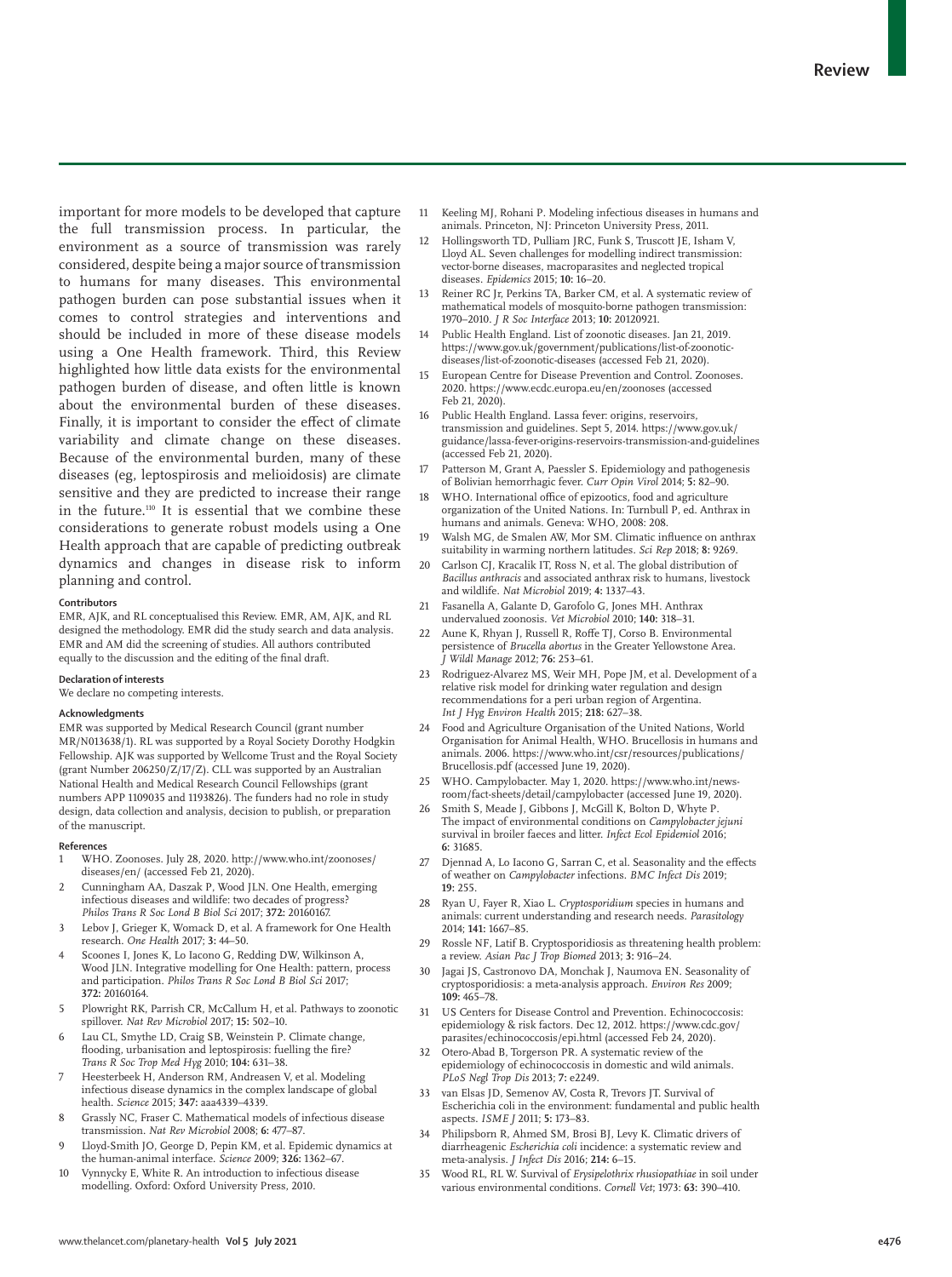- 36 Kutz S, Bollinger T, Branigan M, et al. *Erysipelothrix rhusiopathiae* associated with recent widespread muskox mortalities in the Canadian Arctic. *Can Vet J* 2015; **56:** 560–63.
- 37 Wang Q, Chang BJ, Riley TV. *Erysipelothrix rhusiopathiae*. *Vet Microbiol* 2010; **140:** 405–17.
- 38 US Centers for Disease Control and Prevention. Fasciola. Nov 30, 2019. https://www.cdc.gov/parasites/fasciola/index.html (accessed June 19, 2020).
- 39 John BC, Davies DR, Williams DJL, Hodgkinson JE. A review of our current understanding of parasite survival in silage and stored forages, with a focus on *Fasciola hepatica* metacercariae. *Grass Forage Sci* 2019; **74:** 211–17.
- 40 Cwiklinski K, O'Neill SM, Donnelly S, Dalton JP. A prospective view of animal and human fasciolosis. *Parasite Immunol* 2016; **38:** 558–68.
- 41 Fox NJ, White PCL, McClean CJ, Marion G, Evans A, Hutchings MR. Predicting impacts of climate change on Fasciola hepatica risk. *PLoS One* 2011; **6:** e16126.
- 42 US Centers for Disease Control and Prevention. Giardia. 2019. https://www.cdc.gov/parasites/giardia/index.html (accessed Feb 24, 2020).
- 43 Lal A, Baker MG, Hales S, French NP. Potential effects of global environmental changes on cryptosporidiosis and giardiasis transmission. *Trends Parasitol* 2013; **29:** 83–90.
- 44 Sprong H, Cacciò SM, van der Giessen JWB. Identification of zoonotic genotypes of Giardia duodenalis. *PLoS Negl Trop Dis* 2009; **3:** e558.
- 45 World Organisation for Animal Health. Glanders. April 16, 2021. https://www.oie.int/en/disease/glanders/ (accessed Feb 24, 2020).
- 46 US Department of Agriculture. Glanders standard operating procedures: overview of etiology and ecology. September 2016. https://www.aphis.usda.gov/animal\_health/emergency\_ management/downloads/sop/sop\_glanders\_e-e.pdf (accessed Feb 24, 2020).
- US Centers for Disease Control and Prevention. Glanders. Oct 31, 2017. https://www.cdc.gov/glanders/index.html (accessed Feb 24, 2020).
- 48 European Centre for Disease Prevention and Control. Facts about hantavirus. June 30, 2017. http://ecdc.europa.eu/en/hantavirusinfection/facts (accessed July 30, 2019).
- Guterres A, de Lemos ERS. Hantaviruses and a neglected environmental determinant. *One Health* 2018; **5:** 27–33.
- 50 Kallio ER, Klingström J, Gustafsson E, et al. Prolonged survival of *Puumala* hantavirus outside the host: evidence for indirect transmission via the environment. *J Gen Virol* 2006; **87:** 2127–34.
- 51 Kallio ER, Begon M, Henttonen H, et al. Cyclic hantavirus epidemics in humans—predicted by rodent host dynamics. *Epidemics* 2009; **1:** 101–07.
- 52 Tian H, Stenseth NC. The ecological dynamics of hantavirus diseases: from environmental variability to disease prevention largely based on data from China. *PLoS Negl Trop Dis* 2019; **13:** e0006901.
- 53 Caimi K, Ruybal P. *Leptospira* spp a genus in the stage of diversity and genomic data expansion. *Infect Genet Evol* 2020; **81:** 104241.
- 54 Shams AM, Rose LJ, Hodges L, Arduino MJ. Survival of *Burkholderia pseudomallei* on environmental surfaces. *Appl Environ Microbiol* 2007; **73:** 8001–04.
- 55 Sprague LD, Neubauer H. Melioidosis in animals: a review on epizootiology, diagnosis and clinical presentation. *J Vet Med B Infect Dis Vet Public Health* 2004; **51:** 305–20.
- 56 WHO. Nipah virus. May 30, 2018. https://www.who.int/news-room/ fact-sheets/detail/nipah-virus (accessed, May 19, 2020).
- 57 Luby SP, Rahman M, Hossain MJ, et al. Foodborne transmission of Nipah virus, Bangladesh. *Emerg Infect Dis* 2006; **12:** 1888–94.
- 58 Gürtler L, Bauerfeind U, Blümel J, et al. *Coxiella burnetii* pathogenic agent of Q (query) fever. *Transfus Med Hemother* 2014; **41:** 60–72.
- 59 Alvarez J, Whitten T, Branscum AJ, et al. Understanding Q fever risk to humans in minnesota through the analysis of spatiotemporal trends. *Vector Borne Zoonotic Dis* 2018; **18:** 89–95.
- World Organisation for Animal Health. Q fever. April 16, 2021. http://www.oie.int/en/animal-health-in-the-world/animal-diseases/ q-fever/ (accessed June 19, 2020).
- 61 Jensen AN, Dalsgaard A, Stockmarr A, Nielsen EM, Baggesen DL. Survival and transmission of *Salmonella enterica* serovar typhimurium in an outdoor organic pig farming environment. *Appl Environ Microbiol* 2006; **72:** 1833–42.
- 62 WHO. Salmonella (non-typhoidal). Feb 20, 2018. https://www.who. int/news-room/fact-sheets/detail/salmonella-(non-typhoidal) (accessed July 30, 2019).
- Akil L, Ahmad HA, Reddy RS. Effects of climate change on *Salmonella* infections. *Foodborne Pathog Dis* 2014; **11:** 974–80.
- 64 Tenter AM, Heckeroth AR, Weiss LM. *Toxoplasma gondii*: from animals to humans. *Int J Parasitol* 2000; **30:** 1217–58.
- 65 Yan C, Liang L-J, Zheng K-Y, Zhu X-Q. Impact of environmental factors on the emergence, transmission and distribution of Toxoplasma gondii. *Parasit Vectors* 2016; **9:** 137.
- 66 Hill D, Dubey JP. *Toxoplasma gondii*: transmission, diagnosis and prevention. *Clin Microbiol Infect* 2002; **8:** 634–40.
- 67 US Centers for Disease Control and Prevention. Toxocariasis: epidemiology & risk factors. Sept 3, 2019. https://www.cdc.gov/ parasites/toxocariasis/epi.html (accessed Feb 24, 2020).
- Despommier D. Toxocariasis: clinical aspects, epidemiology, medical ecology, and molecular aspects. *Clin Microbiol Rev* 2003; **16:** 265–72.
- 69 European Centre for Disease Prevention and Control. Tularaemia factsheet. July 15, 2017. http://ecdc.europa.eu/en/tularaemia/facts (accessed July 30, 2019).
- 70 Cronquist SD. Tularemia: the disease and the weapon. *Dermatol Clin* 2004; **22:** 313–20.
- 71 Rahman A, Bonny TS, Stonsaovapak S, Ananchaipattana C. *Yersinia enterocolitica*: epidemiological studies and outbreaks. *J Pathog* 2011; **2011:** 239391.
- 72 Sabina Y, Rahman A, Ray RC, Montet D. *Yersinia enterocolitica*: mode of transmission, molecular insights of virulence, and pathogenesis of infection. *J Pathogens* 2011; **2011:** 429069.
- 73 WHO. Control of neglected tropical diseases. 2018. http://www. who.int/neglected\_diseases/diseases/en/ (accessed Feb 21, 2020).
- PLOS Neglected Tropical Diseases. Journal information. 2021. https://journals.plos.org/plosntds/s/journal-information (accessed Jan 13, 2021).
- 75 US Centers for Disease Control and Prevention. Melioidosis: transmission. Jan 26, 2012. https://www.cdc.gov/melioidosis/ transmission/index.html (accessed June 19, 2020).
- 76 WHO. *E coli*. Feb 7, 2018. https://www.who.int/news-room/factsheets/detail/e-coli (accessed July 30, 2019).
- 77 Haake DA, Levett PN. Leptospirosis in humans. *Curr Top Microbiol Immunol* 2015; **387:** 65–97.
- 78 Haredasht SA, Taylor CJ, Maes P, et al. Model-based prediction of nephropathia epidemica outbreaks based on climatological and vegetation data and bank vole population dynamics. *Zoonoses Public Health* 2013; **60:** 461–77.
- Guzzetta G, Tagliapietra V, Perkins SE, et al. Population dynamics of wild rodents induce stochastic fadeouts of a zoonotic pathogen. *J Anim Ecol* 2017; **86:** 451–59.
- 80 Ebinger M, Cross P, Wallen R, White PJ, Treanor J. Simulating sterilization, vaccination, and test-and-remove as brucellosis control measures in bison. *Ecol Appl* 2011; **21:** 2944–59.
- Furniss P, Hahn BD. A mathematical-model of an anthrax epizootic in the Kruger National Park. *Appl Math Model* 1981; **5:** 130–36.
- 82 Hahn BD, Furniss PR. A deterministic model of an anthrax epizootic—threshold results. *Ecol Modell* 1983; **20:** 233–41.
- Epstein, JH, Anthony, SJ, Islam, A, et al. Nipah virus dynamics in bats and implications for spillover to humans. *PNAS* 2020; **117:** 29190–201.
- 84 Van Gerwe TJ, Bouma A, Jacobs-Reitsma WF, et al. Quantifying transmission of *Campylobacter* spp among broilers. *Appl Environ Microbiol* 2005; **71:** 5765–70.
- 85 Geenen PL, Döpfer D, Van der Meulen J, De Jong MCM. Transmission of F4+ *E coli* in groups of early weaned piglets. *Epidemiol Infect* 2005; **133:** 459–68.
- 86 Geenen PL, Van der Meulen J, Bouma A, De Jong MC. Estimating transmission parameters of F4+ *E coli* for F4-receptor-positive and negative piglets: one-to-one transmission experiment. *Epidemiol Infect* 2004; **132:** 1039–48.